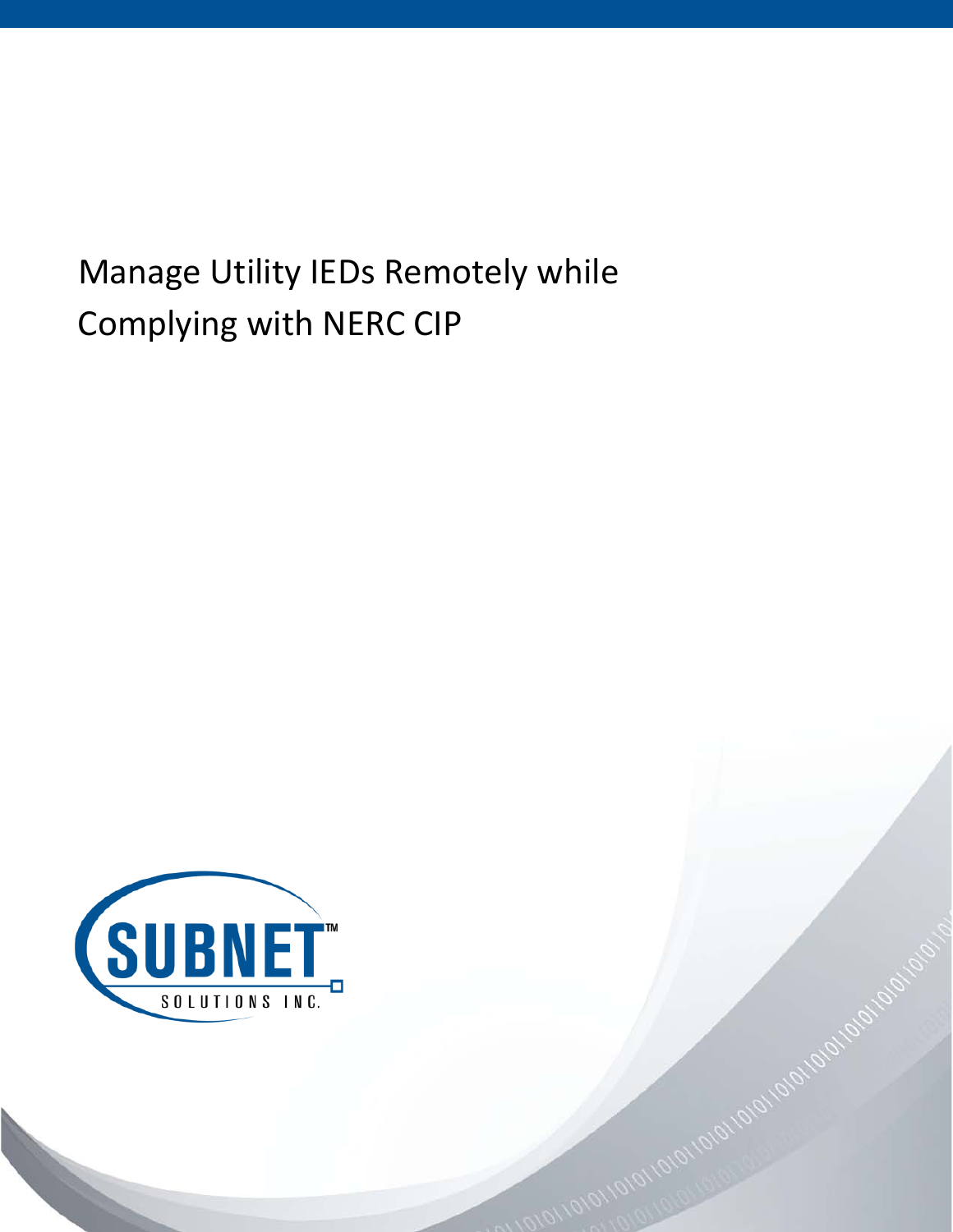#### **Disclaimer and Copyright**

The information regarding the products and solutions in this document are subject to change without notice. All statements, information, and recommendations in this document are believed to be accurate but are presented without warranty of any kind, express or implied. Users must take full responsibility for their application of any products or solutions.

The software license and limited warranty for SUBNET Solutions Inc. products are set forth in the information packet that ships with SUBNET products and are incorporated herein by this reference. If you are unable to locate the software license or limited warranty, contact your SUBNET Solutions Inc. representative for a copy.

In no event shall SUBNET Solutions Inc. or its suppliers be liable for any indirect, special, consequential, or incidental damages, including, without limitation, lost profits or loss of damage to data arising out of the use or inability to use this document, even if SUBNET Solutions Inc. or its suppliers have been advised of the possibility of such damages.

The following are either trademarks or registered trademarks of their respective organizations: SUBNET, SUBNET Solutions Inc., PowerSYSTEM Center, My Passwords and My IEDS are trademarks or registered trademarks of SUBNET Solutions Inc.

© Copyright 2011, SUBNET Solutions Inc. All rights reserved. No part of this document may be reproduced, stored in a retrieval system, translated, or transmitted in any form or by any means, electronic, mechanical, photocopying, recording, or otherwise, without prior written permission of SUBNET Solutions Inc.

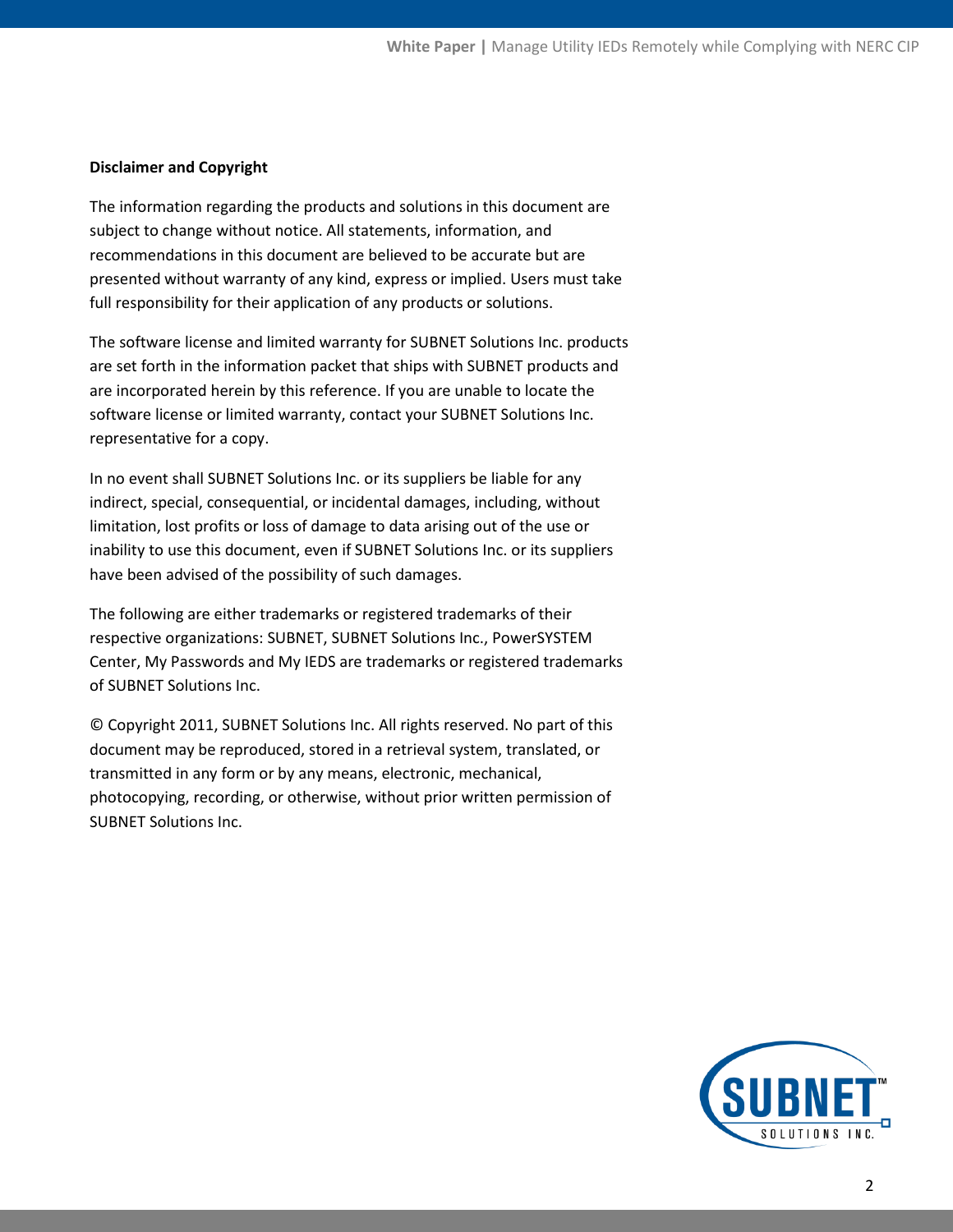# **Table of Contents**

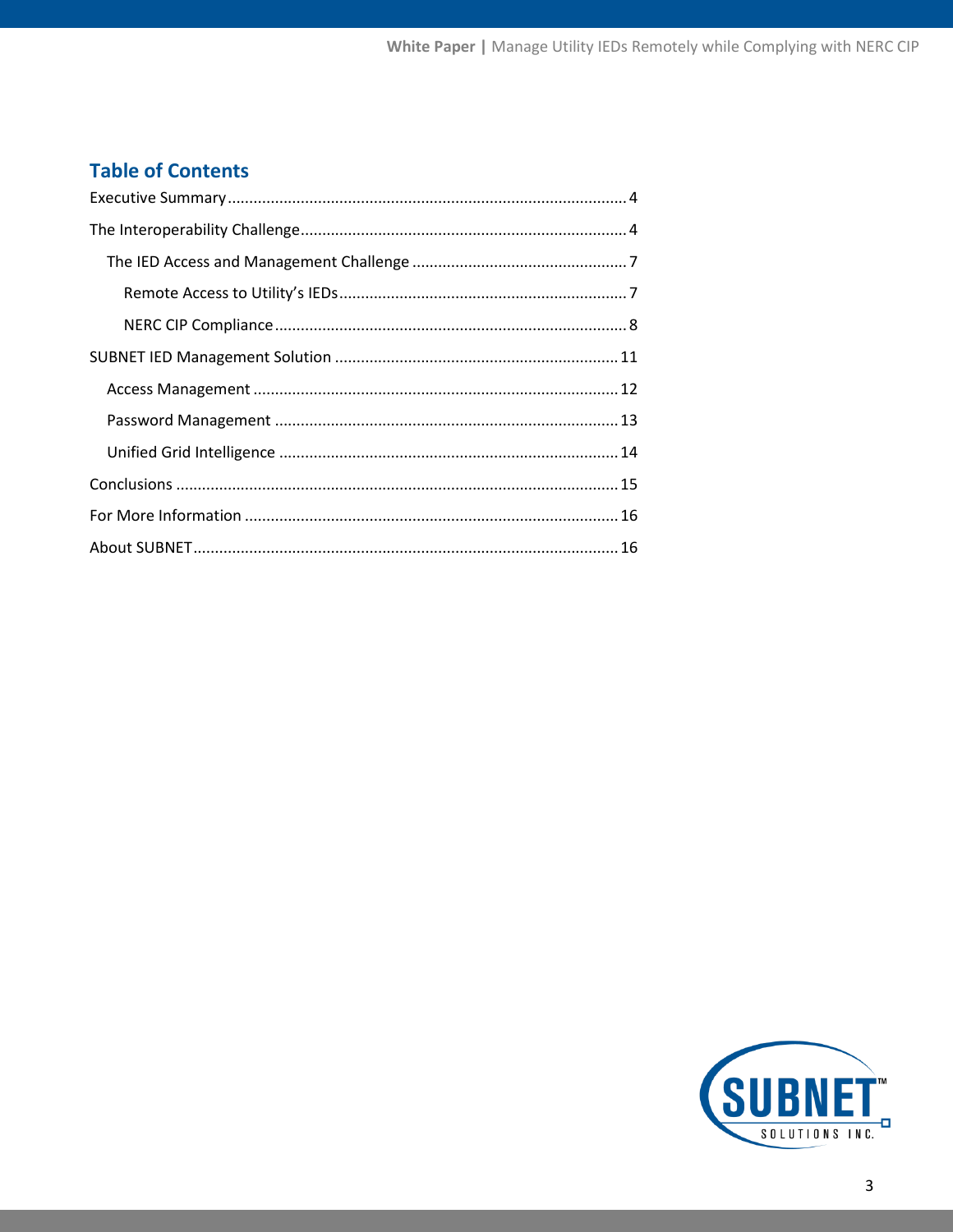## <span id="page-3-0"></span>**Executive Summary**

The abundance of proprietary and vendor-specific protocols and data formats requiring use of vendor-specific integration solutions has resulted in a lack of interoperability in utility business systems and processes. Beyond these traditional issues, other vendor-specific technologies are creating similar barriers to interoperability. For example, vendor-specific password, security, faceplate, and output display capabilities of Intelligent Electronic Devices (IEDs) makes it difficult for utilities to easily manage the access to, and passwords of, all their different IEDs. This limitation also complicates compliance with the North American Electric Reliability Corporation (NERC) Critical Infrastructure Protection (CIP) standards during this process. This, in turn, impairs utilities' ability to efficiently operate, maintain, and manage assets; maintain high reliability of power systems; and efficiently comply with regulatory standards. This paper describes a solution from SUBNET Solutions Inc., called the SUBNET IED Management Solution – PowerSYSTEM Center, which addresses these challenges by providing an integrated system of IED access management and password management.

# <span id="page-3-1"></span>**The Interoperability Challenge**

While electric utility systems and processes have consistently provided some of the highest levels of reliability and security in the world, their evolution over time limits the interoperability of solutions. This complicates utilities' ability to conduct increasingly important functions, such as remote access and management of substation information, and compliance with NERC CIP standards.

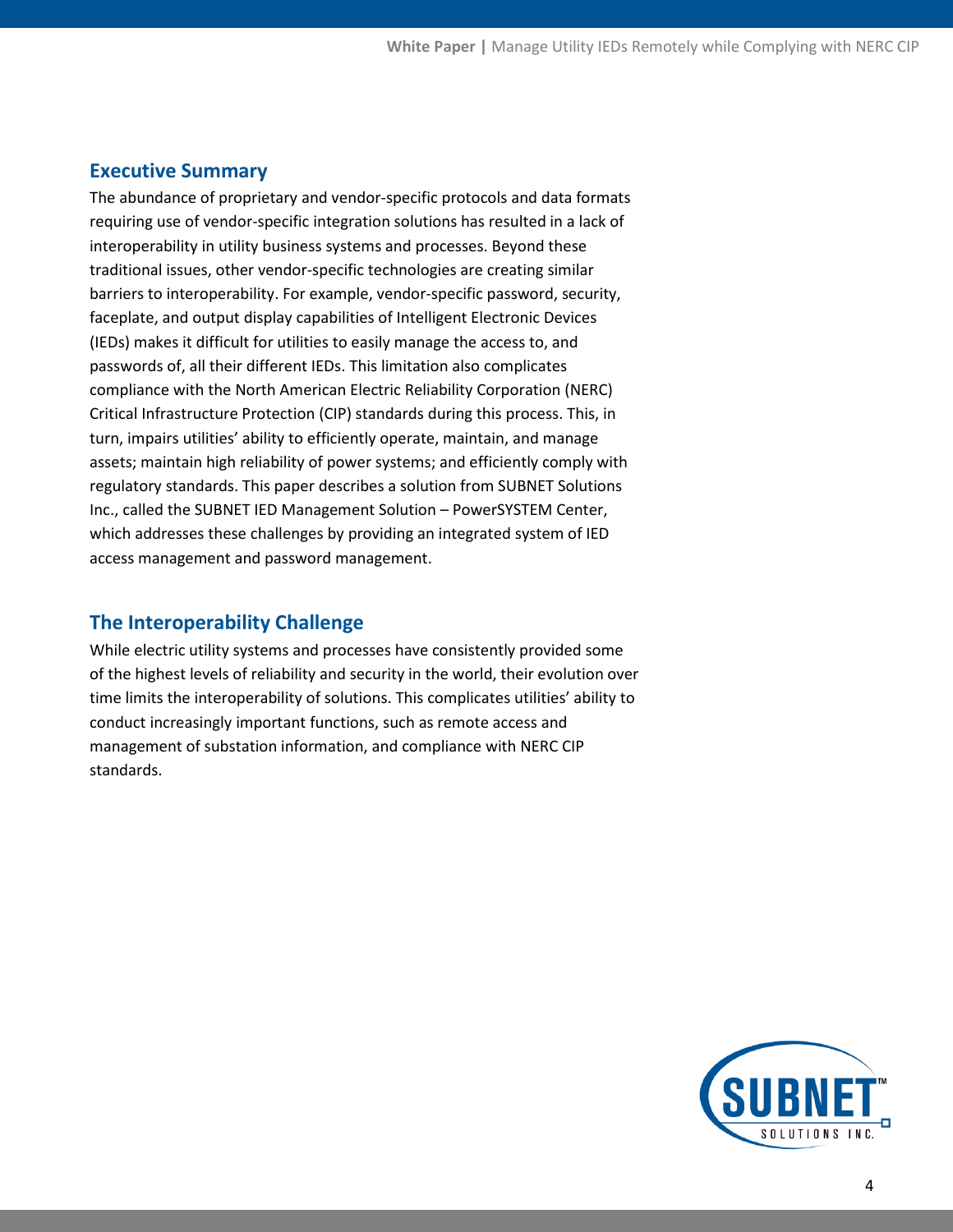

**Figure 1: Integration efforts typically involve a combination of different legacy devices from a variety of vendors.**

To illustrate this, Figure 1 shows the classes of elements that encompass the key business features of an electric utility:

- "**Major grid assets**" in the diagram include transmission and distribution assets (power lines, breakers, transformers, circuit switchers, capacitor banks, and other equipment investments).
- "**Intelligent Electronic Devices**" (IEDs) include devices and systems in which utilities have invested billions of dollars over the past several decades to more efficiently and reliably operate and maintain the power grid. They provide real-time measurement, monitoring, control, and protection of the high voltage power grid assets. These include meters, relays, Remote Terminal Units (RTUs), Digital Fault Recorders (DFRs), breakers, and transformer monitors from many different vendors.
- "**Substation servers**" include computer servers in the substation that gather and store data from the IEDs.
- "**Telecommunication networks**" allow for voice communications between utility personnel, as well as data communications between intelligent systems at key points throughout the utility's service territory. Utilities deploy various communication technologies, including frame relay, Synchronous Optical Networking (SONET),

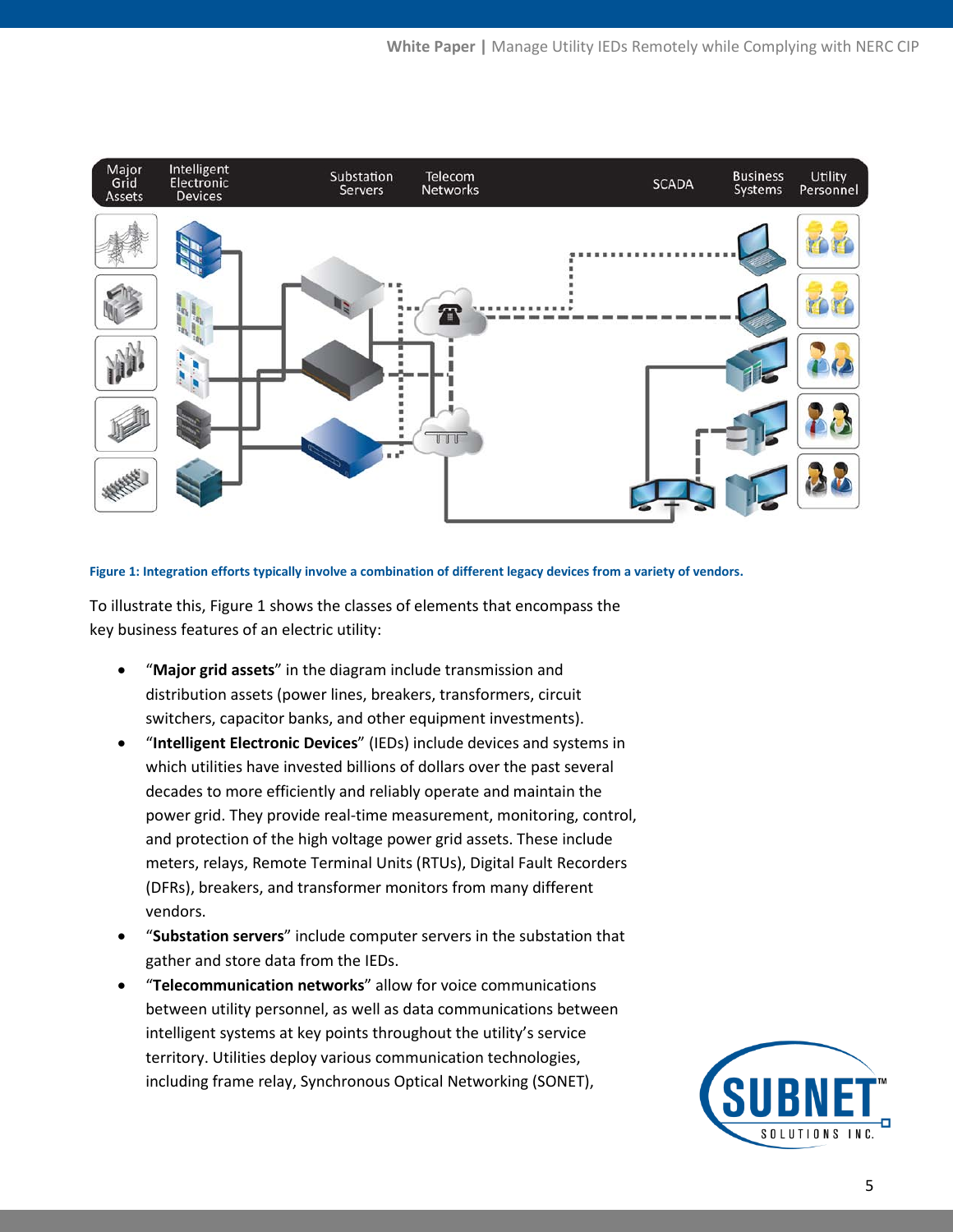wireless, fiber, satellite and Worldwide Interoperability for Microwave Access (WiMAX).

- The "**SCADA**" system acquires and controls the power system from an energy control center.
- "**Business systems**" include a wide variety of utility business computer-based management systems installed in the corporate enterprise. These include energy and asset management systems, outage management systems, data historians, and other analytical tools from many different vendors.
- "**Utility personnel**" include human resources who are responsible for designing, constructing, operating, and maintaining the safe and reliable power grid.

The point of investing in all of these technologies is to create a more intelligent power grid, and individually, each technology performs its primary function very well. The major challenge utilities encounter with these systems is the difficulty of implementing solutions that allow interoperability. The typical result of a utility's integration efforts is a combination of many different legacy integration devices from a variety of vendors, each performing a single, specific integration function, such as the following:

- SCADA vendor specific Remote Terminal Units (RTUs)
- Relay vendor specific communication processors
- Telecom equipment vendor specific dial-up security devices
- Industrial human-machine interface (HMI) vendor products with 3rdparty OPC servers
- Digital Fault Recorders (DFRs) vendor gateway solutions
- Business system specific data-collection drivers or interfaces

A key reason for this lack of interoperability is the abundance of proprietary and supplier-specific protocols and data formats requiring use of vendorspecific integration solutions. Another reason is that utilities' traditional departmentalized approach tends to promote these vendor-specific integration solutions, rather than a more holistic smart grid integration approach. Clearly, a multi-vendor, multi-function approach to interoperability is needed.

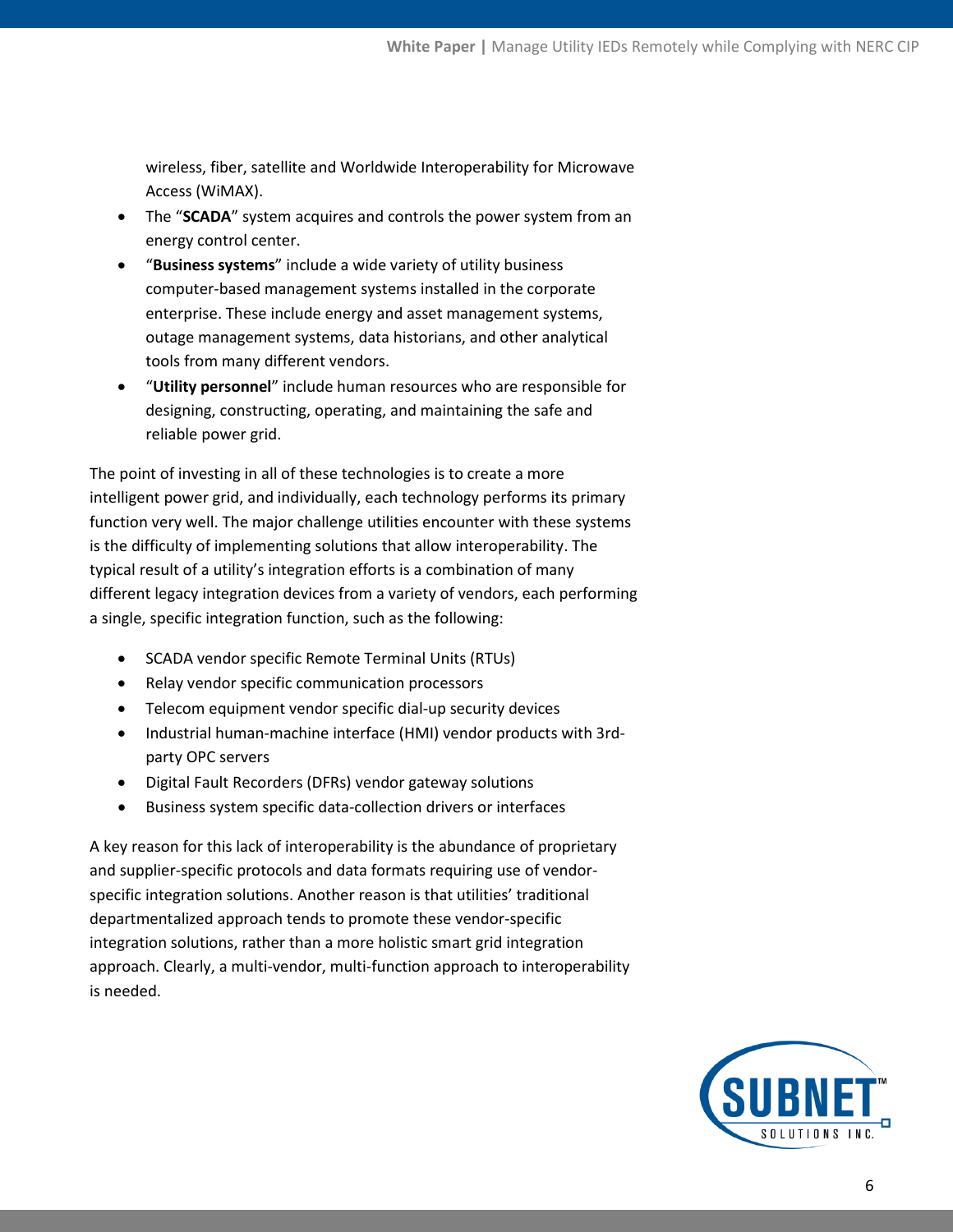## <span id="page-6-0"></span>**The IED Access and Management Challenge**

In an important part of the process described above, utility personnel that access data from utility assets face two primary challenges. First, they need to remotely access and manage data from IEDs to optimize operation, maintenance, and asset management, as well as to meet other corporate goals. Their second challenge is to achieve this while enhancing security and fully complying with NERC CIP standards. This section describes each of these two challenges in more detail.



**Figure 2: Technological advances enable utilities to remotely interface with and access data from a variety of substation devices. 1. HMI 2. Programmable Logic Controller (PLC) 3. Substation Server 4. Sequence of Events (SOE) Recorder 5. Transformer Monitor 6. Digital Fault Recorder (DFR) 7. Intelligent Electronic Device (IED) 8. Remote Terminal Unit (RTU) 9. Breaker Monitor 10. Differntial Relay 11. Recloser 12. Meters**

#### <span id="page-6-1"></span>**Remote Access to Utility's IEDs**

Technological advances enable utilities to remotely interface with and access data from a variety of utility's devices (see Figure 2). They may do this to confirm or modify device settings or to collect specific information that is not currently collected from the devices. Organizations can use this data for a variety of important applications, including the following:

- Adapt IED settings as needed
- Help analyze and correct line faults and otherwise resolve disturbances

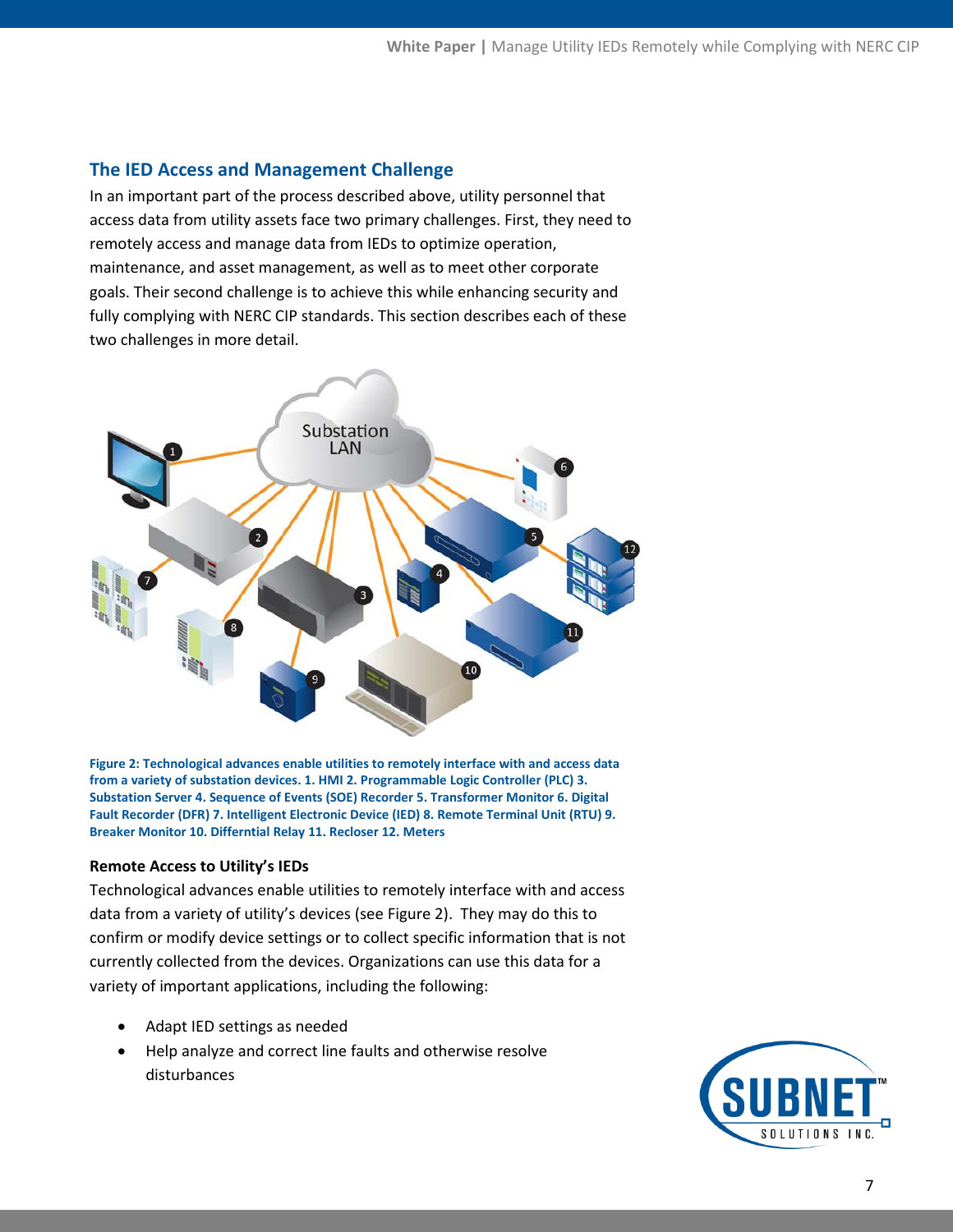- Identify optimal timing to repair/replace equipment and systems
- Make best use of assets by safely operating closer to tolerances
- Better forecast load to reduce need for spare equipment capacity
- Streamline operations

These functions have very large impacts on reliable power system operation, control of maintenance costs, and optimal use of expensive, aging power delivery assets. To perform these functions, utilities need to manage access to all IEDs, automatically connect to the devices, and centrally manage this access. However, this access is further complicated by the introduction of NERC CIP standards (described below). In order to comply with NERC CIP, some utilities have severely limited, or even eliminated, remote access to substation data. This approach poses several disadvantages, including the following:

- Reduced productivity: IED monitoring and maintenance becomes time-consuming and more costly (e.g., travel time from service centers to substations).
- Reduced value added by personnel: Inefficient processes force personnel to focus on obtaining access, rather than on making use of the information obtained.
- Lack of centralization: Staffing shortages and aging workforces are further strained.
- Increased risks: On-site (at substation) monitoring and maintenance increases risks of errors, outages, and failures; and may compromise worker safety.
- Reduced employee satisfaction: Inefficient processes are frustrating for employees.

Hence, utilities need a way to ensure unfettered remote access to substation data.

#### <span id="page-7-0"></span>**NERC CIP Compliance**

Potentially limiting or eliminating this remote data access are NERC CIP standards, which were introduced in 2007 and went into effect in June 2009. The standards mandate, among other provisions, that utilities institute authorization and authentication methods for access to information at remote IEDs. This includes the need for password management for IEDs, auditable records of access and password changes, and various reporting requirements. For example, CIP-007.4R5 states:

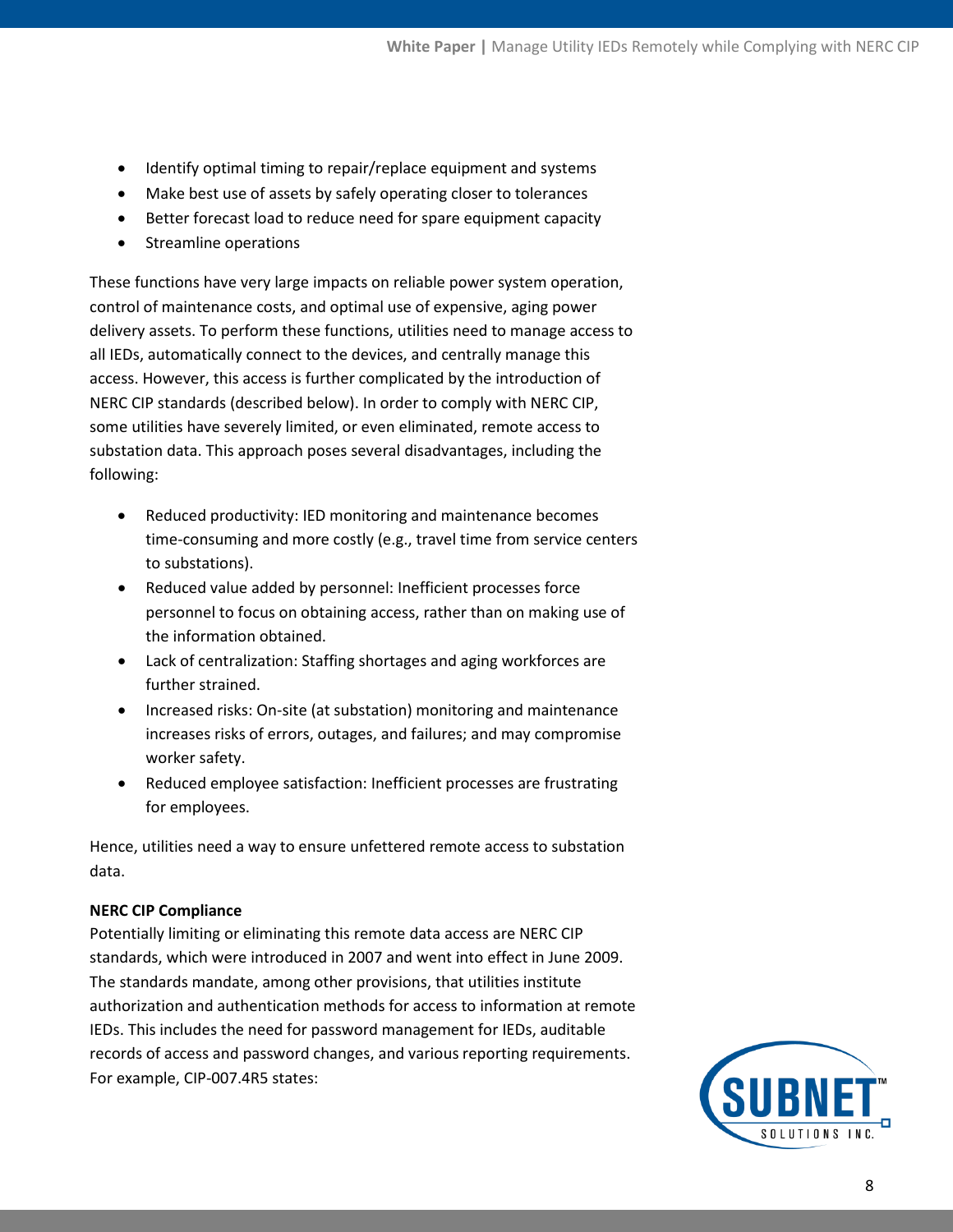*"Account Management – The Responsible Entity shall establish, implement, and document technical and procedural controls that enforce access authentication of, and accountability for, all user activity, and that minimize the risk of unauthorized system access."*

In another example, CIP-007 R5.1.1-4 state that "Each password shall be a minimum of six characters; each password shall consist of a combination of alpha, numeric, and "special" characters; and each password shall be changed at least annually, or more frequently based on risk."

NERC CIP effectively requires utilities to maintain adequate equipment and system password complexity, address password frequency of change, and change default/factory passwords prior to placing equipment in service. The requirements also affect shared account access, user account access privileges review, and securing accounts after personnel changes. In total, utilities must effectively manage access to protected critical cyber asset information. NERC monitors compliance via periodic compliance audits, and failure to meet the standards can result in fines of up to U.S. \$1 million per day.

With regard to password management, for example, consider that at one typical substation, each of approximately 30 different devices requires four levels of passwords. This means that 120 passwords must be managed at this single substation (see Figure 3). If a utility owns 100 substations, 12,000 passwords must be managed. For 1,000 substations, the number of passwords grows to 120,000. Considering that password management includes a variety of tasks for each password, including maintaining adequate password complexity, managing frequency of password change, and others, password management alone presents a daunting challenge for utilities (see Figure 4).

| First consider one substation |     |                                     | But you may manage 1,000 substations |         |                                     |
|-------------------------------|-----|-------------------------------------|--------------------------------------|---------|-------------------------------------|
|                               |     | Substation                          |                                      | 1.000   | Substations                         |
| х                             | 30  | Devices                             | x                                    | 30      | Devices                             |
| x                             | 4   | Levels of passwords for each device | x                                    | 4       | Levels of passwords for each device |
|                               | 120 | Passwords to manage                 |                                      | 120,000 | Passwords to manage!                |

**Figure 3: The password management challenge grows rapidly when considering system-wide assets.**

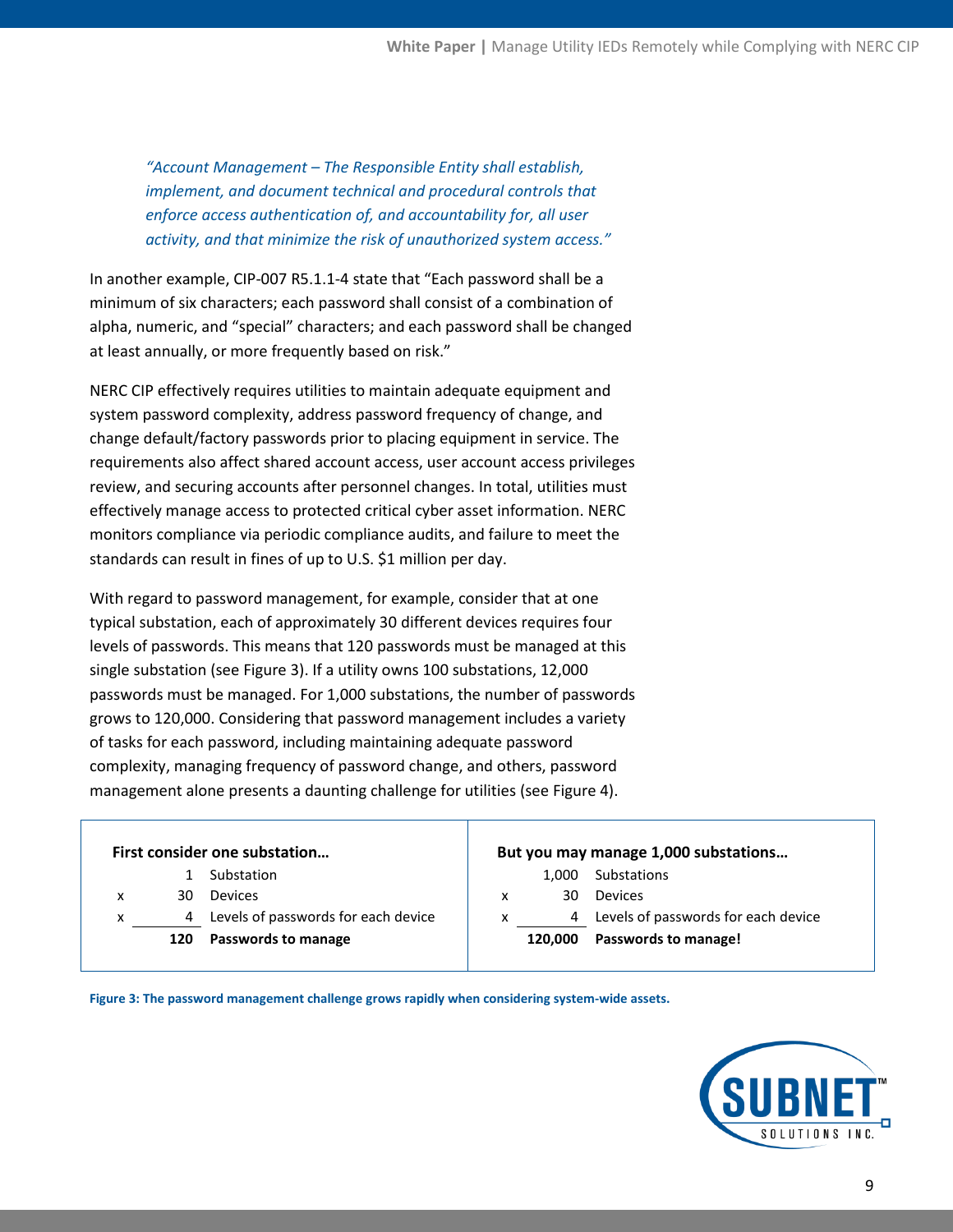| <b>Program Element</b>                                                   | <b>Process</b>                                                                  |     | <b>End Risk</b> |             |
|--------------------------------------------------------------------------|---------------------------------------------------------------------------------|-----|-----------------|-------------|
| Identifying devices                                                      | Separate database                                                               | Low | Med             | <b>High</b> |
| Considering password complexity<br>limitations for various types of IEDs | Matrix within procedure                                                         | Low | <b>Med</b>      | <b>High</b> |
| Generating compliant passwords                                           | Stand-alone application                                                         | Low | <b>Med</b>      | High        |
| Creating / maintaining list(s) of<br>passwords                           | Spreadsheets, PDFs, file folder, etc.                                           | Low | <b>Med</b>      | <b>High</b> |
| Defining frequency of password changes                                   | Work Management System (SAP, etc)                                               | Low | <b>Med</b>      | <b>High</b> |
| Maintaining historical audit trail                                       | Passwords: Manual upkeep - Actions: SAP,<br>Corrective maintenance repair, etc. | Low | <b>Med</b>      | <b>High</b> |
| Protecting passwords (IEDs) from<br>unauthorized access                  | Secured file folder                                                             | Low | <b>Med</b>      | <b>High</b> |
| Password update process (both annual<br>and change driven)               | Written procedures                                                              | Low | <b>Med</b>      | <b>High</b> |
| Notifying appropriate personnel of<br>current passwords/changes          | Manual alert process (e-mail broadcasts,<br>telephone notifications, etc.)      | Low | <b>Med</b>      | <b>High</b> |

**Figure 4: The risk of various password management processes without some form of automation is quite high.**

Below are details of the key elements of a comprehensive password management program and the manual efforts needed to comply with NERC CIP access and password change requirements:

- **Indentifying Devices** Utilities need to specifically identify and document Critical Cyber Assets (CCAs) in the system. CCAs are typically logged and maintained in a database.
- **Password Complexity Considerations** Utilities need to understand the password complexity capabilities for each of the different types of IED included in the list above. Password length and support for special character subsets differ from vendor to vendor and even model to model from the same vendor.

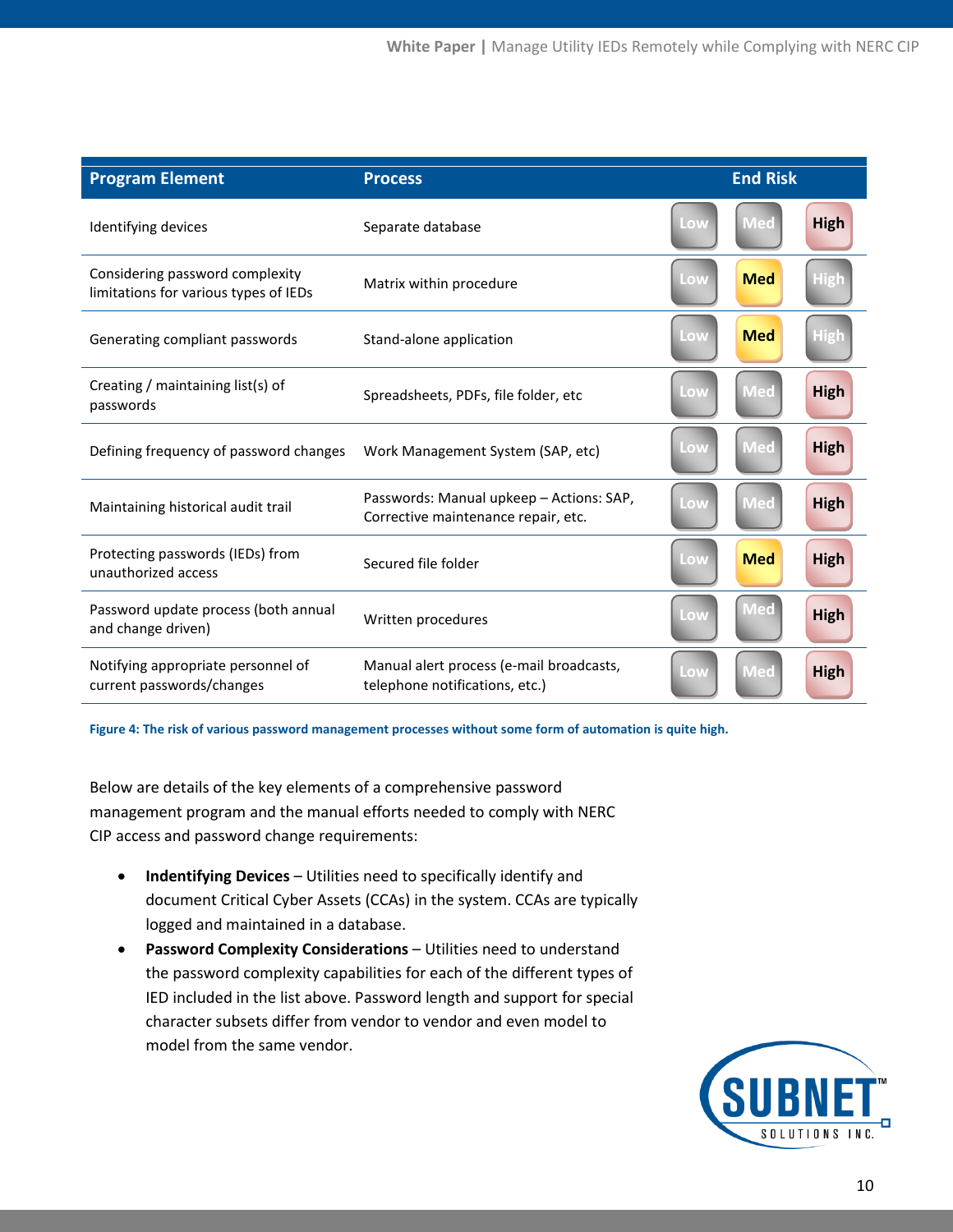- **Generation of Compliant Passwords** Utilities need to design and implement a process to ensure compliant passwords are generated for these specific IEDs. Per NERC CIP standards, passwords must be at least six characters and use special characters.
- **Maintaining Passwords Inventory** Utilities need to create and maintain a list of all current IED passwords and a history of all password changes.
- **Maintaining Password Update Frequency** Utilities need a method to track the frequency of password changes per IEDs to ensure that all device passwords are changed at least once a year or more often as required.
- **Maintaining Historical Audit Trail** Utilities need a method to track the history of password changes and track who has had access to these passwords. This is typically managed through manually updated lists.
- **Protecting IEDs from Unauthorized Access** Utilities need a method to secure the list of passwords and control who has access to these lists. Typically, these password lists are stored in a secure network folder, with access to this folder maintained manually.
- **Maintaining Password Update Process** Utilities need a method to maintain manual procedures, including detailed password change steps. Maintenance of these procedures can be cumbersome and prone to human error.
- **Notification of Password Changes** Utilities need a method to inform operators of password changes because password updates on IEDs typically trigger SCADA alarms. Personnel performing the password updates are usually responsible for manually notifying others of pending changes through phone calls or emails sent to operators in advance of the password updates.

Hence, a solution is needed that enables NERC CIP compliance, while enabling efficient remote access and management of IEDs.

# <span id="page-10-0"></span>**SUBNET IED Management Solution**

SUBNET Solutions Inc. offers a solution that addresses this challenge. The SUBNET IED Management Solution – PowerSYSTEM Center provides features and benefits in two primary areas: 1) access management, and 2) password management.

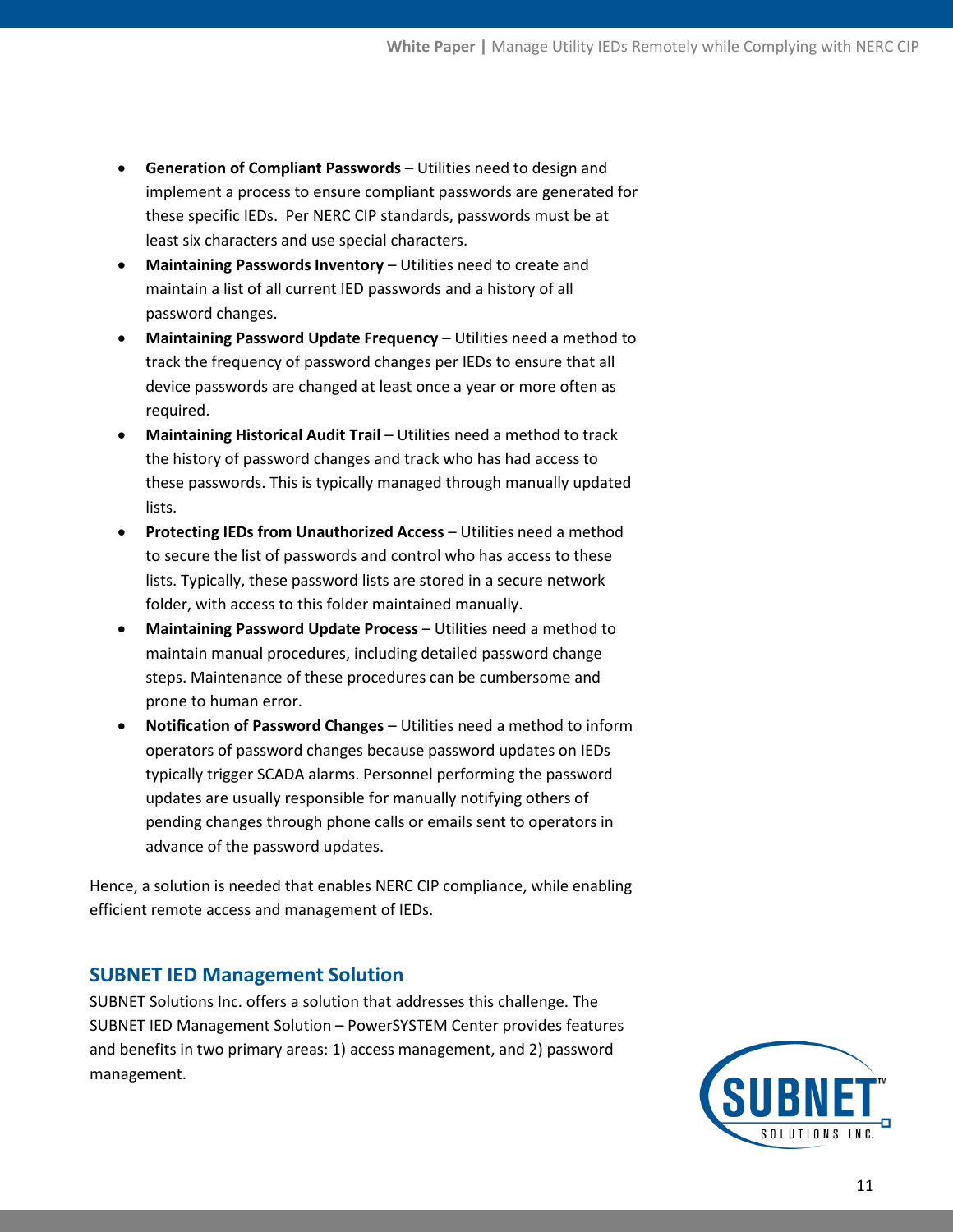### <span id="page-11-0"></span>**Access Management**

The SUBNET IED Management Solution – PowerSYSTEM™ Center manages access to IEDs, whether local or remote, providing utilities the access they need to perform a broad range of operational, maintenance, and asset management tasks. It automatically connects to IEDs, so that personnel need not know the process, procedure, or parameters to access the devices; utility personnel can focus on their jobs, not the process of accessing IEDs.

The solution provides single-sign-on capability. It manages role-based access control based on the user's personal IT username and password. Instead of having to know specific connection and password information for every different IED in the system, users need only know their existing IT username and password; the IED management system manages user access rights based on these credentials.

This system operates in a manner similar to the way that network IT systems centrally manage user access to file shares and applications. SUBNET creates solutions that leverage advanced technologies available in today's networking and computer systems. It extends these foundational technologies using electric utility expertise to create advanced solutions that make the grid smarter and more secure.

This solution also centralizes management of the remote access by user, IED, application, task, and command. This provides more efficient management of this process, at a time when staffing shortages due to retiring personnel are increasing. The solution's out-of-the-box reporting provides easy visibility into who accessed which IEDs and when, what changes were made, etc. Users can filter IEDs by regions, name, location, or title to view only desired devices.

No SUBNET client software is required on the end user computer, and no additional local substation hardware is needed. These features reduce costs and help prevent malware on an authenticated users PC from entering substations. The solution supports all common connection types, including Ethernet and dial-up.

SUBNET IED Management Solution – PowerSYSTEM Center provides remote access to utility assets, while helping to comply with NERC CIP requirements (see next section). It minimizes time to establish access to remote IEDs, saving personnel time. The solution increases the reliability of the utility's infrastructure by facilitating remote diagnosis and repair of substation

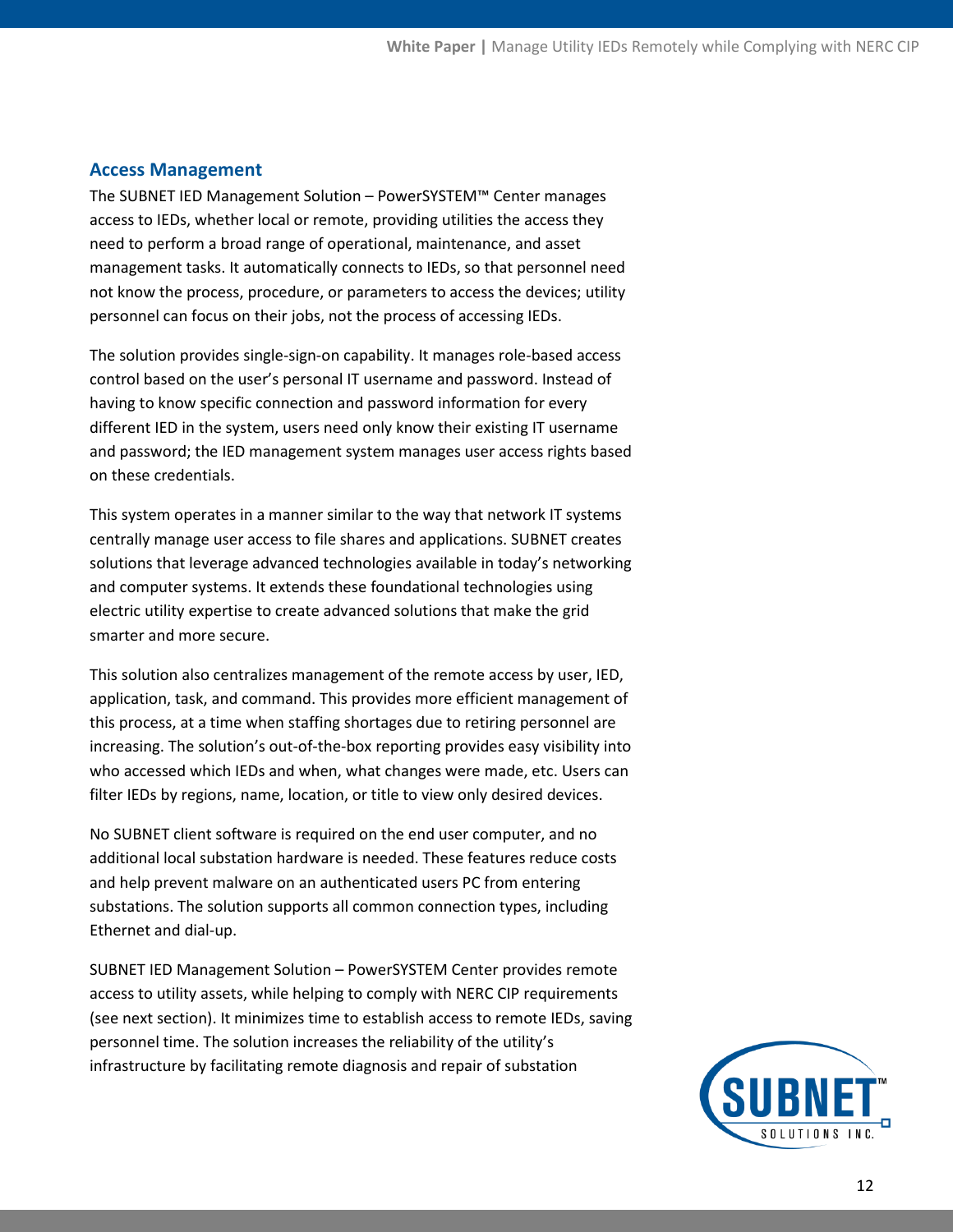equipment problems. The solution leverages, rather than reinvents, existing IT infrastructure and policies.

#### <span id="page-12-0"></span>**Password Management**

The SUBNET IED Management Solution – PowerSYSTEM Center automates the password management process for all IEDs, aiding compliance with NERC CIP. It becomes the secure password vault and repository for all IED passwords. More than that, however, administrators can make password changes at prescheduled times, while preserving the ability to make password changes on demand or manually, as required. They can grant and control local IED access without additional hardware at the substation.

Administrators can define password policies on a per IED basis to create highly granular control over password policies, rather than a one-size-fits-all solution. Its deep, multi-tiered substation architecture communication support enables scripting to automatically authenticate through the various layers of software and hardware security to reach the target device. This configurable scripting engine is vendor neutral.

The solution provides a wide variety of out-of-the-box reporting. Administrators can obtain an auditable record of all changes to passwords (i.e., a change history) and an auditable record of all IED access, including authorized access and unauthorized attempts. Other reports include user and administrator permission audit reporting, manual access device job scheduling, and integration with standard IT event logging (e.g., Microsoft® Windows® Event Log). These capabilities facilitate NERC CIP audit reporting. Administrators can also receive automatic notifications about password changes, access to systems, and reminders to change or update passwords.

By providing role-based access control and comprehensive password management functionality, the SUBNET IED Management Solution – PowerSYSTEM Center facilitates NERC CIP compliance and is a key part of a comprehensive solution needed for full compliance. It simplifies and facilitates NERC CIP audits by delivering easily maintained and accessible audit records. And, of course, it lowers security risk.

The solution allows employees to better focus on their job function. It minimizes labor required to perform password changes by simplifying the password maintenance process. As a result, it lowers risk and increases reliability.

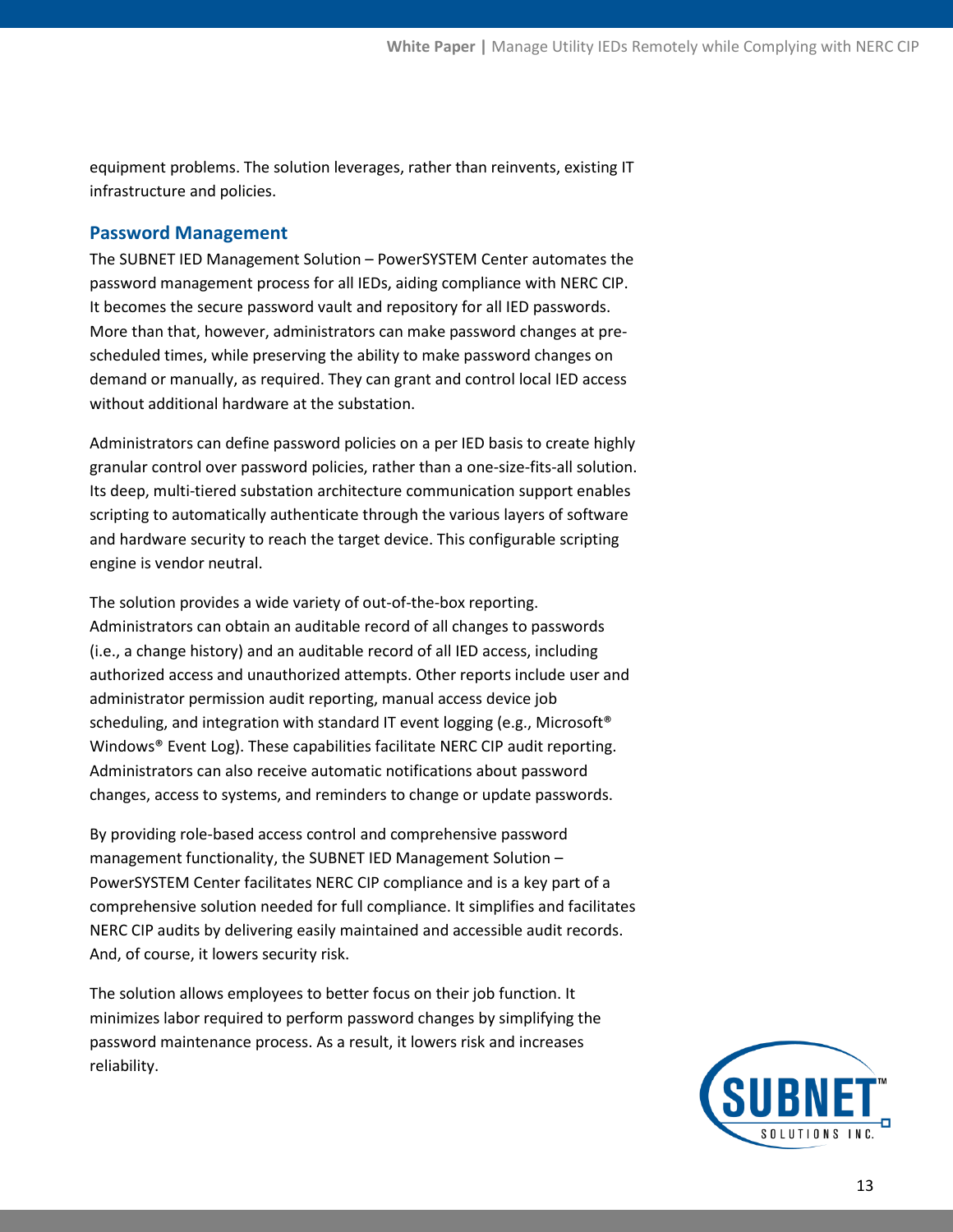Because the solution is multi-vendor, it frees the utility to use the best or most appropriate hardware and software throughout their utility wide system, rather than locking in the utility to specific vendor solutions. At the same time, the solution leverages the existing practices and processes of existing IT infrastructure, reducing costs and increasing efficiency. For example, the utility can make use of existing Microsoft Active Directory authentication, leverage existing data warehousing systems, and avoid staff training on new technologies.

## <span id="page-13-0"></span>**Unified Grid Intelligence**

Figure 5 shows how the SUBNET IED Management Solution – PowerSYSTEM Center solution fits into what SUBNET calls a Unified Grid Intelligence.



**Figure 5: The SUBNET IED Management Solution - PowerSYSTEM Center solution securely manages the exchange of data between corporate networks and substations.**

SUBNET's Unified Grid Intelligence philosophy is a holistic approach providing interoperable solutions between many different field IEDs, to many different business systems, over many different types of communication networks. The goal of these solutions is to provide true multi-vendor, multi-function interoperability between any intelligent electronic device, to any utility business system, securely over any communication network. SUBNET's solutions integrate with utilities' existing IEDs, IT networks, and engineering

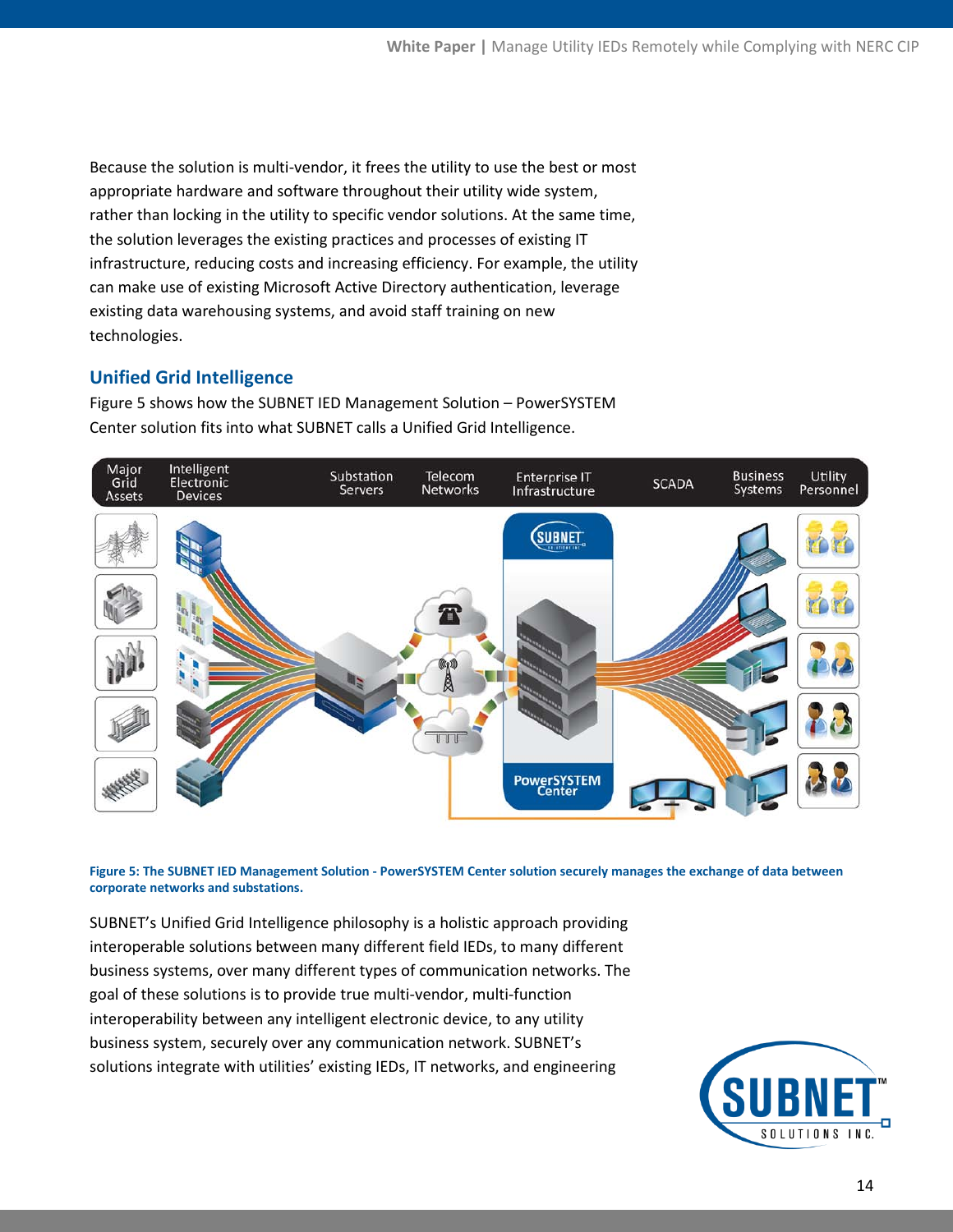productivity tools to deliver data efficiently and securely to analysts, maintenance personnel, and SCADA operators.

As part of this Unified Grid Intelligence, Figure 5 shows that the SUBNET IED Management Solution – PowerSYSTEM Center is designed to be deployed at a centralized location on the utility enterprise. The solution helps convert a power system full of smart substations into a smart power grid. System intelligence unifies the source of real-time information to any utility business system that requires it, enabling timely, informed and secure operation of the entire power system. The solution is also easily upgraded and will evolve with technological change as needed.

# <span id="page-14-0"></span>**Conclusions**

For utility industry professionals who need to remotely access and/or manage IEDs while complying with NERC CIP regulations, SUBNET offers an IED Management Solution that provides simple, effortless, and secure access to remote IEDs that can be systematically controlled, recorded, and easily managed. SUBNET's IED Management Solution centrally controls and manages both remote and local IED access on a per-user, per-IED and/or per-application basis without requiring additional hardware in every substation. The solution enables personnel to centrally manage passwords and password change policies and processes whether automatic or manual ("on demand"), and supports both Ethernet and secure dial-up connections.

Benefits of implementing this solution include the following:

- Improved efficiency of expert personnel
- Improved access of substation data by authorized personnel
- Enhanced security
- Reduces risk of injury
- Minimizes substation disruption
- Facilitated compliance with NERC CIP legislation, avoiding fines
- Minimizes disturbances, improving reliability
- Minimized travel, reducing maintenance costs